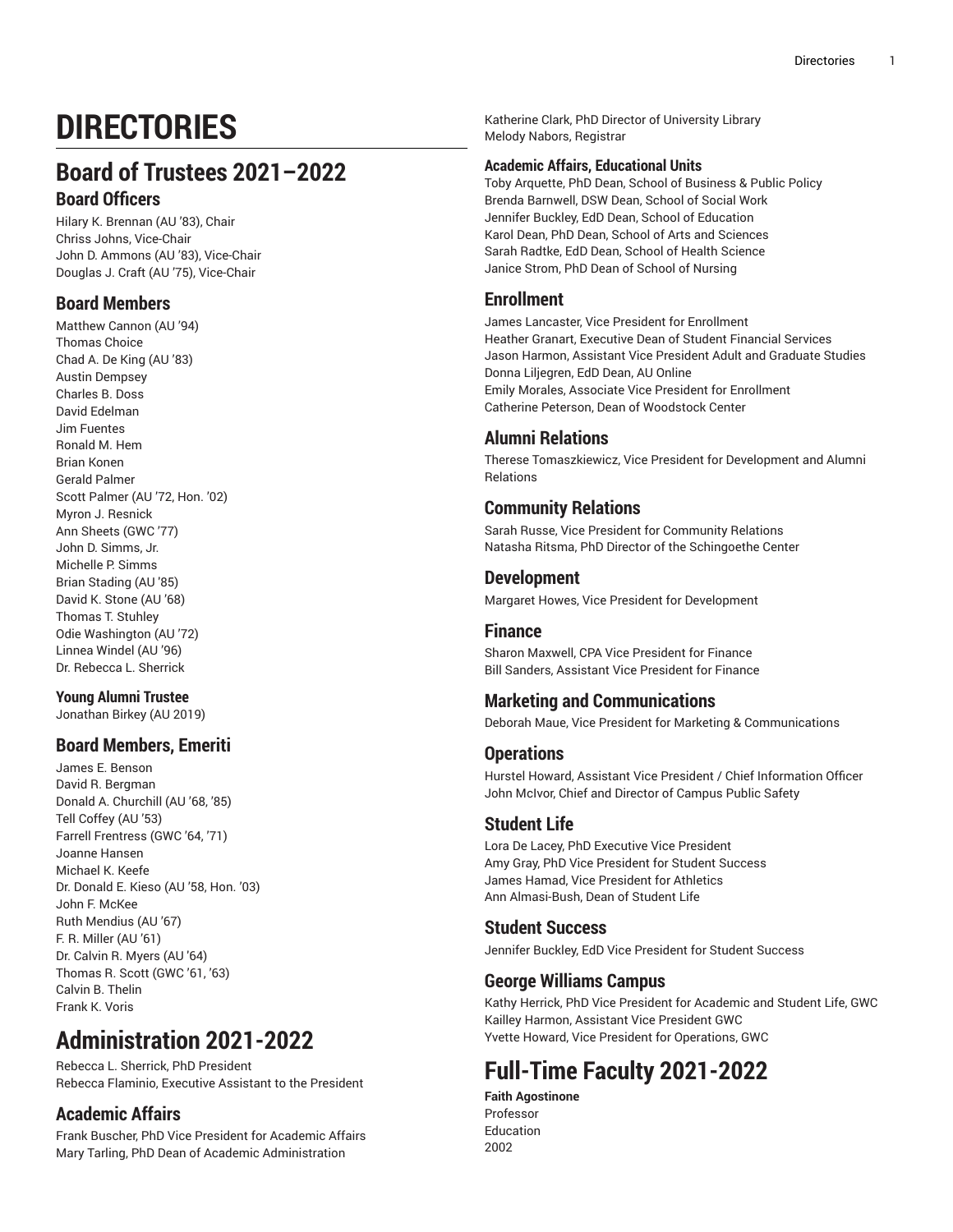EdD, Oklahoma State University

**Alison Arendt** Associate Professor; Director of Social Work Social Work 2014 MSW, Aurora University

**Jacqueline Babb** Assistant Professor; Director of Graduate Studies Digital Marketing 2017 MS, Northwestern University, IL

**Susan Baird** Assistant Professor Nursing-GWC 2020 DNP, Chatham University

**Bridgitte Barclay** Associate Professor; Chair of English English 2011 PhD, University of Texas at Arlington

**Jack Barshinger** University Professor Education 2014 EdD, Northern Illinois University

**Elissa Belcher** Assistant Professor Nursing 2018 MSN, University of Phoenix

**Marianne Benedek** Lecturer Social Work 2020 MSW, Loyola University - Chicago

**Richard Boniak** Associate Professor; Assistant Academic Dean - GWC; Assistant Chair of Biology Environmental and General Science 2010 PhD, Southern Illinois University Carbondale

**Kristen Brendel** Associate Professor Social Work 2011 PhD, Loyola University Chicago

**Christina Bruhn** Associate Professor; Co-Director of Assessment Social Work 2009 PhD, University of Illinois at Chicago

**Gerald Butters**

Professor History 1999 PhD, University of Kansas

#### **Andrew Carr**

Assistant Professor; Chair of Undergraduate Business and Finance; Graduate Business Director Business and Finance 2016 MBA, University of Chicago

#### **Chih-Chiun Chen**

Assistant Professor Biology 2016 PhD, University of Illinois at Chicago

# **Juan Colon Santana**

Assistant Professor Physics 2016 PhD, University of Nebraska

#### **Eugenie Cook**

Assistant Professor Nursing-GWC 2018 MSN, Olivet Nazarene University

### **Matthew Dabros**

Assistant Professor; Chair Public Policy and Administration; MPA Director Political Science and Public Policy 2016 PhD, Purdue University

# **Donald Danner**

Assistant Professor Accounting 2013 MBA, University of Missouri

#### **Jane Davis**

Professor; Chair of Human Animal Studies Biology 2006 DVM,MS, University of Illinois at Urbana-Champaign

#### **Jennifer Davis**

Assistant Professor Nursing 2017 MSN, Northern Illinois University

#### **David Dial**

Associate Professor; Chair of Criminal Justice Criminal Justice 2012 MA, United States Naval Postgraduate School

**Laura Donavon** Visiting Assistant Professor; Coordinator of Addictions and Forensics Graduate Social Work 2011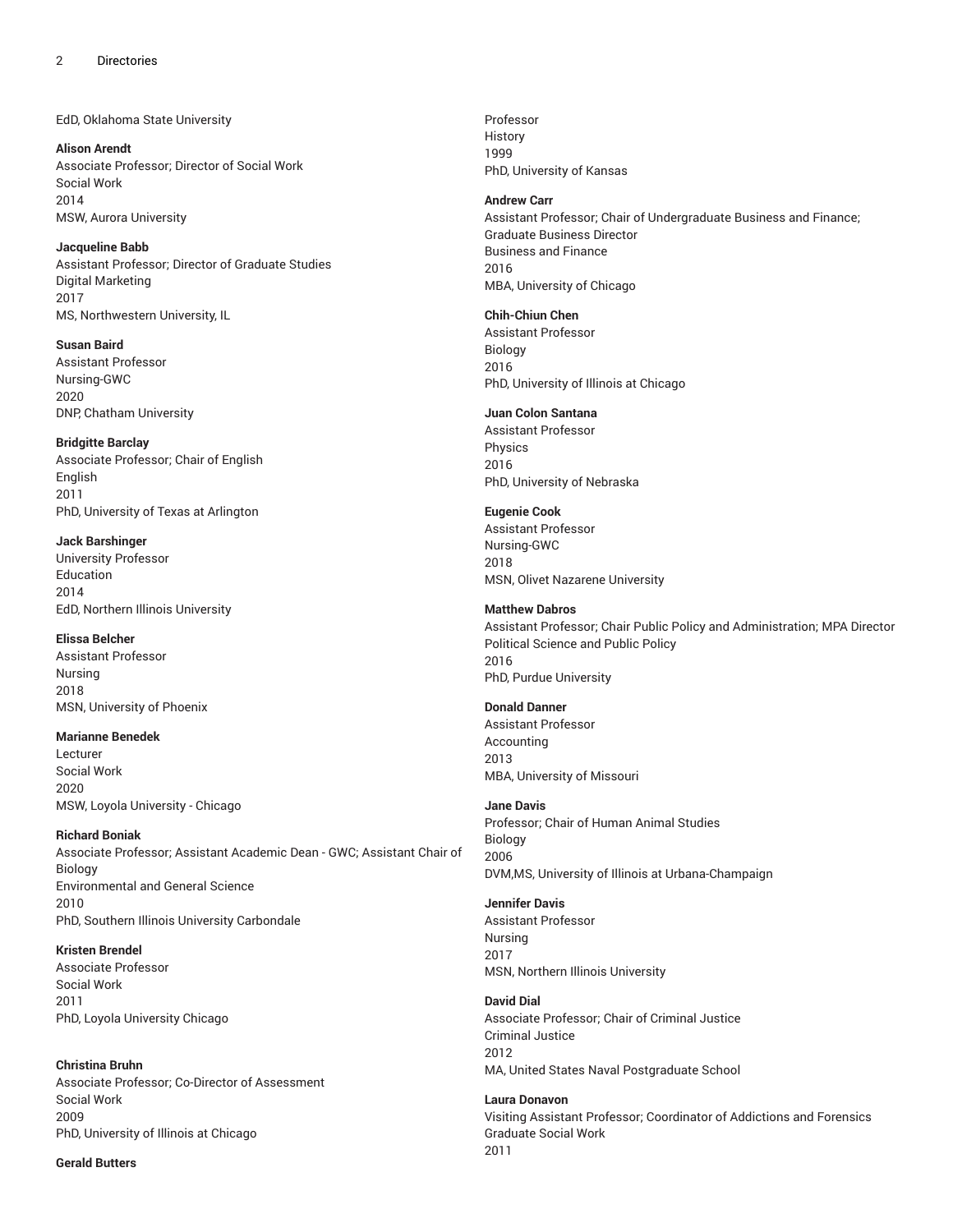# MSW, Aurora University

**Patrick Dunn** Associate Professor English 2006 PhD, Northern Illinois University

#### **Sue Durkin**

Assistant Professor Nursing 2019 DNP, Lewis University

**Sara Elliott** Associate Professor English 2002 PhD, Northern Illinois University

#### **Therrin Eber**

Theatre Technical Director/Senior Lecturer **Theatre** 2020 MFA, The University of Alabama

**Julie Ellis** Assistant Professor Nursing 2018 MSN, Benedictine University

# **Libby Escobedo**

Associate Professor Art History 2007 PhD, Bryn Mawr College

# **Carlos Estrada**

Assistant Professor Exercise Science 2019 PhD, Oklahoma State University

#### **Joan Fedota**

Assistant Professor; Assistant Dean of Social Work - GWC Social Work 2014 EdD, National Louis University

**Kara Fenne** Assistant Professor Nursing 2016 MSN, Clarke University

# **Jonathan Fernand**

Assistant Professor Applied Behavior Analysis 2018 PhD, University of Florida

**Melinda Finch** Assistant Professor Nursing

2019 MSN, Loyola University, New Orleans

#### **Valerie Flynn**

Professor; Co-Director of Assessment Psychology 1989 PhD, Northern Illinois University

# **Kimberly Fowler**

Assistant Professor Nursing - GWC 2017 MSN, Olivet Nazarene University

# **Renae Franiuk**

Professor Psychology 2005 PhD, University of Illinois at Urbana-Champaign

#### **Jeremy Fransen**

Assistant Professor Exercise Science 2019 PhD, University of New Mexico

#### **Lisa Fredenburgh**

Parolini Distinguished Associate Professor of Music; Director of Choral; Chair of Music Music 2010 DMA, University of Arizona

## **Pamela Garriott**

Visiting Assistant Professor; Chair of Special Education Special Education 2016 PhD, Indiana University

#### **Alyssa Gentile**

Assistant Professor Nursing 2020 MSN, Walden University

#### **Sara Gerend**

Associate Professor English 2008 PhD, University of California-Santa Barbara

#### **Gregory Goalwin**

Assistant Professor; Chair of Sociology Sociology 2018 PhD, University of California-Santa Barbara

# **Cornelius F. Gorman III**

Assistant Professor Social Work 2016 DSW, Aurora University

**Elizabeth Grabowski**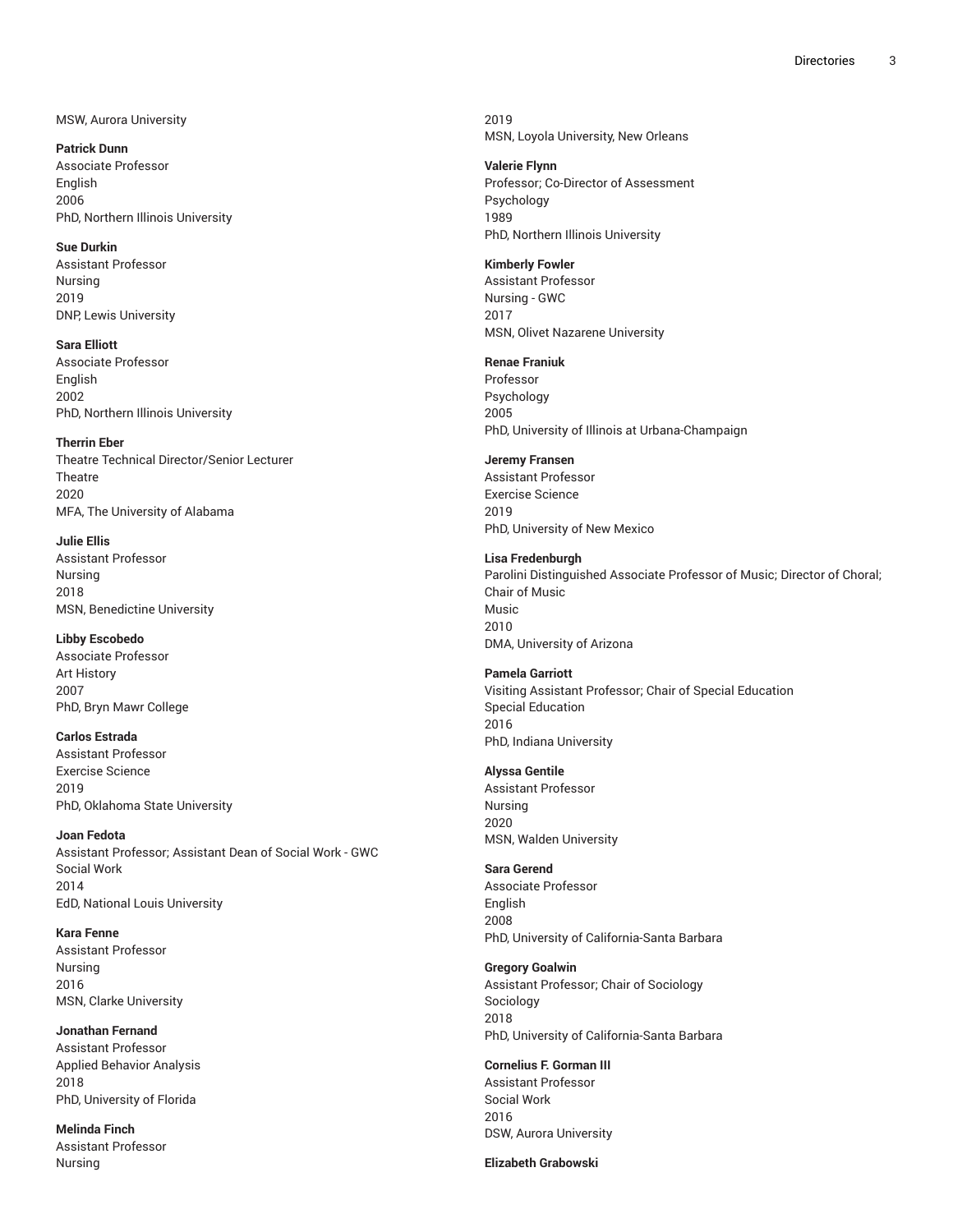Assistant Professor Marketing 2019 MBA, Northwestern University

#### **Kendra Graham**

Assistant Professor Undergraduate Social Work 2015 MSW, Aurora University

#### **Shawn Green**

Haase Distinguished Professor of Marketing Marketing 1991 PhD, Union Institute

#### **Janice Gries**

Assistant Dean Nursing - GWC 2013 DNP, University of Illinois at Chicago

# **Donovan Gwinner**

Associate Professor English 2004 PhD, University of Arizona

**Marissa Happ** Associate Professor; Coordinator MSW Health Care Specializations Social Work 2013 MSW, Aurora University

### **Ashley Harris**

Assistant Professor; Clinical Education Coordinator Athletic Training 2017 PhD, Oklahoma State University

# **Meredith Harvey**

Associate Professor English - GWC 2010 PhD, Idaho State University

#### **Denise L. Hatcher**

Professor; Chair of Foreign Languages Spanish 2002 EdD, Northern Illinois University

#### **Jennifer Hayden**

Assistant Professor Nursing 2018 MSN, Aurora University

# **Elbert Hearon**

Assistant Professor Business Analytics 2018 MS, DePaul University

#### **Keith Herrmann**

Visiting Assistant Professor Physical Education 2005 MAT, Aurora University

#### **Daniel Hipp**

Professor English 1999 PhD, Vanderbilt University

#### **Julie Hipp**

Associate Professor; Director of Faculty Development English 2011 PhD, Vanderbilt University

# **Denise Hobbs**

Assistant Professor Education 2015 EdD, Loyola University Chicago

#### **Edward Howerton**

Associate Professor Education 2015 EdD, Aurora University

#### **Farah Ishaq**

Assistant Professor Sport Management 2020 PhD, University of Kansas

# **Willie Jackson**

Assistant Professor Social Work 2020 PhD, Loyola - Chicago

# **Meghan Jarpe**

Assistant Professor Graduate Social Work 2019 MSW, University of Pittsburgh

#### **Ami Johanson**

Assistant Professor Chemistry 2018 PhD, Northwestern University

# **Kristen Johnson**

Assistant Professor; Chair of Therapeutic Recreation and Autism Studies Therapeutic Recreation 2017 MS, Aurora University

# **Sara Johnson** Associate Professor; Assistant Chair of Psychology Psychology - GWC

2013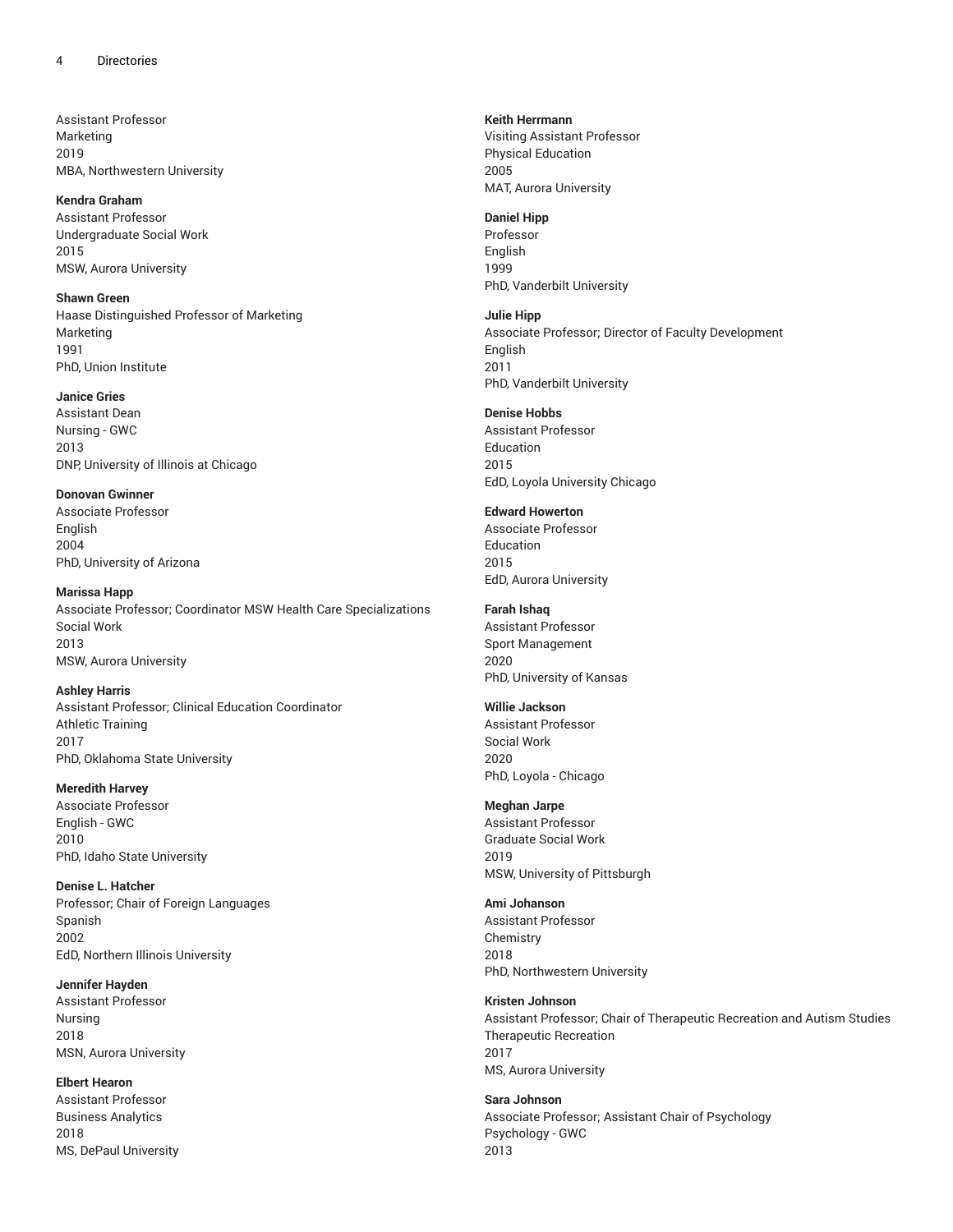# PhD, Northern Illinois University

**Stacy Joyce** Associate Professor Theatre 2014 MFA, Columbia University

### **Wotaka Kajjumba**

Visiting Assistant Professor Computer Science 2019 MS, Bellevue University

**James Kao** Assistant Professor Art 2013 MFA, School of the Art Institute of Chicago

#### **Jennifer Kennedy**

Assistant Professor Nursing - GWC 2017 MSN, Northern Illinois University

**Douglas Kieso** Professor Criminal Justice

2001 PhD, University of California-Irvine

#### **Kenneth King**

Associate Professor; Chair of Elementary Education Education 2019 EdD, Northern Illinois University

#### **Matthew Kneller**

Associate Professor; Director of General Education; Chair of General Education Communication 2003 EdD, Northern Illinois University

**Ralph Kober** Assistant Professor; Director of MA Programs Education 2016 EdD, Northern Illinois University

**Jennifer L. Kohnke** Associate Professor Education 2008 EdD, Roosevelt University

**Brandon Kooi** Professor Criminal Justice 2006 PhD, Michigan State University

**Michelle Korir** Assistant Professor

Biology 2020 PhD, Michigan State University

#### **Thomas Kunstbeck**

Assistant Professor Nursing 2019 MSN, Western Governor's University

#### **David Lash**

Assistant Professor Computer Science 2017 PhD, Illinois Institute of Technology

#### **Caleb Lewis**

Assistant Professor **Economics** 2018 PhD, Northern Illinois University

# **Dawn Livorsi**

Assistant Professor Social Work 2016 DSW, Aurora University

#### **Ariana Carlson Maggio**

Assistant Professor; Chair of Undergraduate Social Work Social Work 2020 MSW, Aurora University

#### **Georgine Maisch**

Assistant Professor; Simulation Lab Coordinator Nursing 2015 MSN, Kaplan University

#### **Lara Mann**

Assistant Professor Autism Studies 2020 PhD, University of Kansas

#### **William Martin**

Assistant Professor Biology 2016 PhD, University of Wisconsin-Madison

# **John McCormack**

Assistant Professor Religion 2016 PhD, University of Notre Dame

# **Kyle McElhoney**

Associate Professor Chemistry 2014 PhD, Tufts University

**Timothy Moran**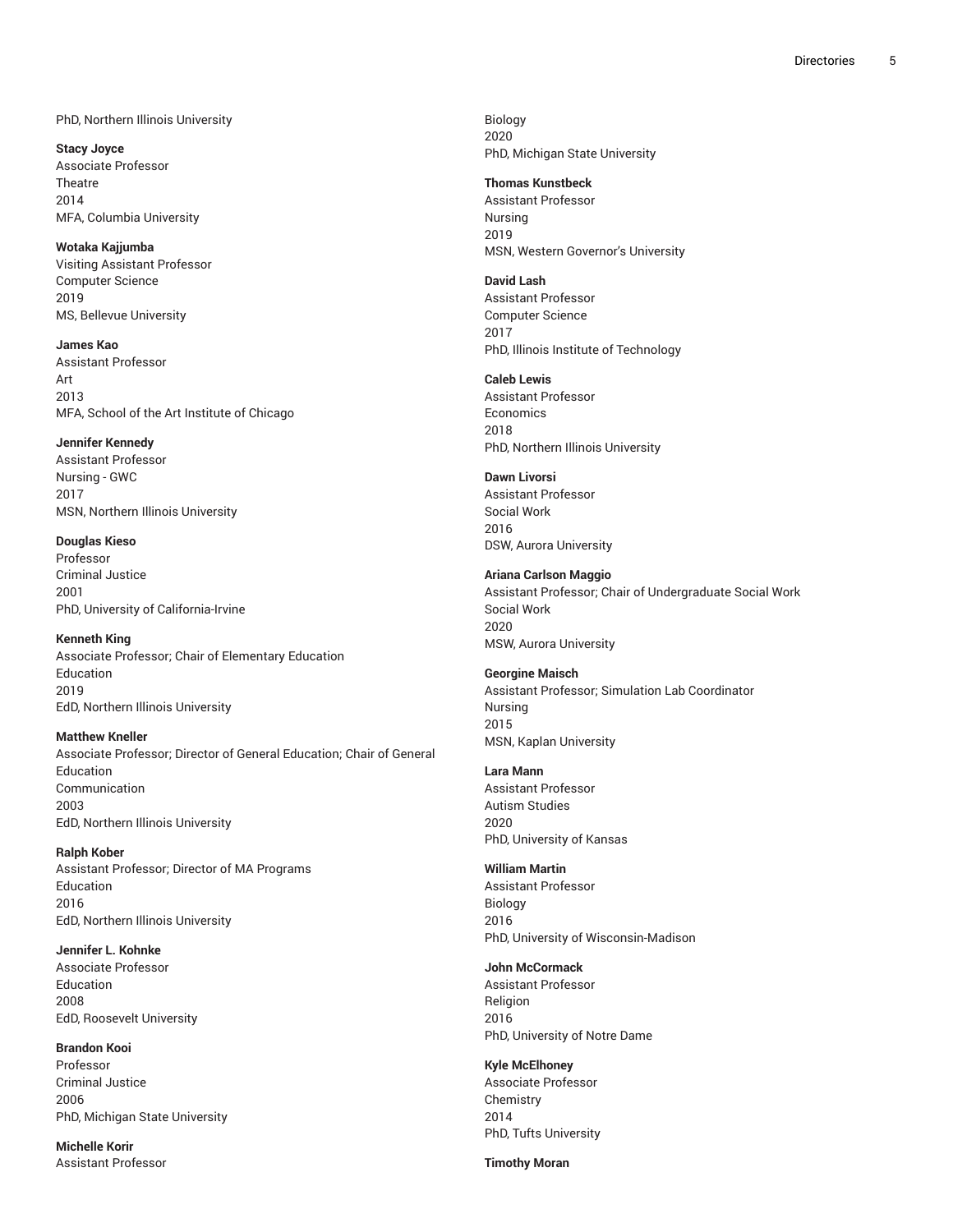Professor Accounting 2003 EdD, Northern Illinois University

#### **John Myers**

Assistant Professor Biology - GWC 2017 DC, National College of Chiropractic

#### **Shaun Neitzel**

Assistant Professor Sport Management 2020 EdD, Creighton University

#### **Margaret Obermann**

Assistant Professor Nursing – GWC 2019 MSN, Northern Illinois University

# **Cristian Pastorello**

Associate Professor Music/Theory and Keyboard 2011 DMA, The University of Connecticut

# **Chetna Patel**

Professor; Smith Distinguished Chair of Science and Mathematics; Chair of Physical Sciences to John C. Dunham STEM Partnership School **Chemistry** 1996 PhD, University of Illinois at Chicago

#### **Melissa Pertl**

Assistant Professor Nursing 2015 MSN, Lewis University

### **Mark Petersen**

Assistant Professor; Adm/Director of Dunham Scholars Public Policy and Administration 2017 PhD, Purdue University

### **James Petkus**

Assistant Professor Computer Science and Mathematics 2016 MS, Northern Illinois University

# **Donald W. Phelps**

Professor Social Work 2001 PhD, University of Illinois at Chicago

**Austin Pickup** Assistant Professor Education

2014 PhD, The University of Alabama

# **Mark Plummer**

Associate Professor Music 2009 DA, University of Northern Colorado

### **Regina Rahn**

Associate Professor; Chair of Mathematics Mathematics 2011 PhD, University of Illinois at Urbana-Champaign

# **Katherine Reifurth**

Assistant Professor Sport Management 2019 PhD, University of South Carolina

# **Todd Roach**

Assistant Professor Biology 2017 DC, National University of Health Sciences

# **Alma Rodriguez Estrada**

Associate Professor Biology 2013 PhD, Pennsylvania State University

# **Meaghan Rowe-Johnson**

Assistant Professor Psychology 2018 PhD, University of Iowa

#### **David Rudek**

Professor; Chair of Psychology Psychology 2007 PhD, Loyola University Chicago

# **Jessica Scurte**

Assistant Professor Graphic Design 2018 MA, University of Phoenix

# **Stacy Searle-Gulli**

Associate Professor; Chair of Theatre **Theatre** 2014 MFA, The University of Alabama

# **Wendy Seerup**

Assistant Professor Undergraduate Social Work - GWC 2017 MSW, University of Illinois at Urbana-Champaign

**Eva Serrano** Associate Professor; Emeritus Dean of Latino/a Initiatives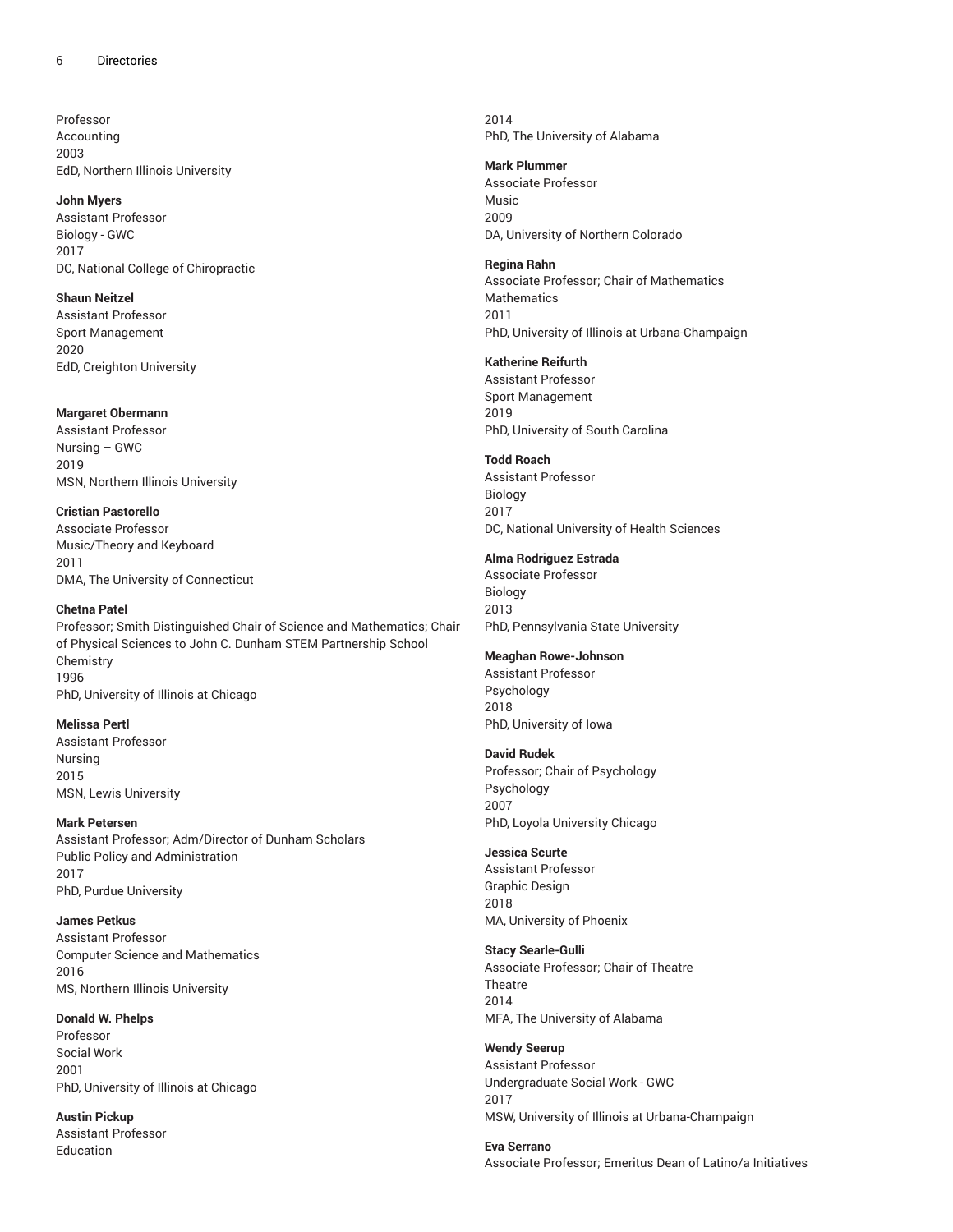Foreign Languages 2019 EdD, 2009, Northern Illinois University

#### **Terry Shapiro**

Associate Professor Psychology 2009 PhD, University of Iowa

# **Sharon Sillitti**

Assistant Professor Nursing 2017 MSN, Aurora University

### **Mark Soderstrom**

Associate Professor; Chair of History History 2011 PhD, Ohio State University

# **Aubrey B. Southall**

Assistant Professor; Chair of Secondary Education and ESL/Bilingual Education 2016 PhD, Georgia State University

# **Deborah Stevens-Marchigiani**

Professor; Chair of Initial Licensure Elementary Education, Early Childhood Education, and Special Education ESL/Bilingual Education 2001 PhD, Loyola University Chicago

# **Barbara Strassberg**

University Professor Sociology 1991 PhD, Jagiellonian University, Krakow, Poland

# **David B. Taylor**

Visiting Assistant Professor Education-Principal Endorsement 2016 MEL, Aurora University

#### **Pamela Taylor**

Associate Dean of Nursing Nursing 2020 PhD, Northern Illinois University

# **Jerald Thomas**

Professor Education 2003 EdD, Northern Illinois University

#### **Laura Vargas**

Assistant Professor; Coordinator of Child Welfare Specialization Social Work 2019 EdD, Northern Illinois University

**Jessica Vivirito**

Professor; Chair of EdD Program Education 2008 EdD, Northern Illinois University

### **Stephen Walker**

Associate Professor Applied Behavioral Analysis 2013 PhD, University of Florida

#### **Mark Walter**

Associate Professor Philosophy 2006 PhD, DePaul University

# **Robyn Welk-Richards**

Assistant Professor Social Work - GWC 2020 PhD, Loyola University - Chicago

### **Christopher Wells**

Associate Professor; Chair of Sport Management and Parks and Recreation Leadership Parks and Recreation 2008 MS, Aurora University

# **Lynn White** Kieso Distinguished Professor of Accounting Accounting 2018 PhD, University of Illinois, Chicago

#### **Stephanie Whitus**

Professor Criminal Justice 2007 PhD, Sam Houston State University

2011 EdD, Northern Illinois University

#### **Sebastian Wyman**

Associate Professor **Mathematics** 2013 PhD, University of Florida

# **Stephanie Yelton**

Assistant Professor Nursing 2018 MSN, Benedictine University

# **Scott Zinzer** Assistant Professor Mathematics

**Pamela Wicks** Associate Professor Communication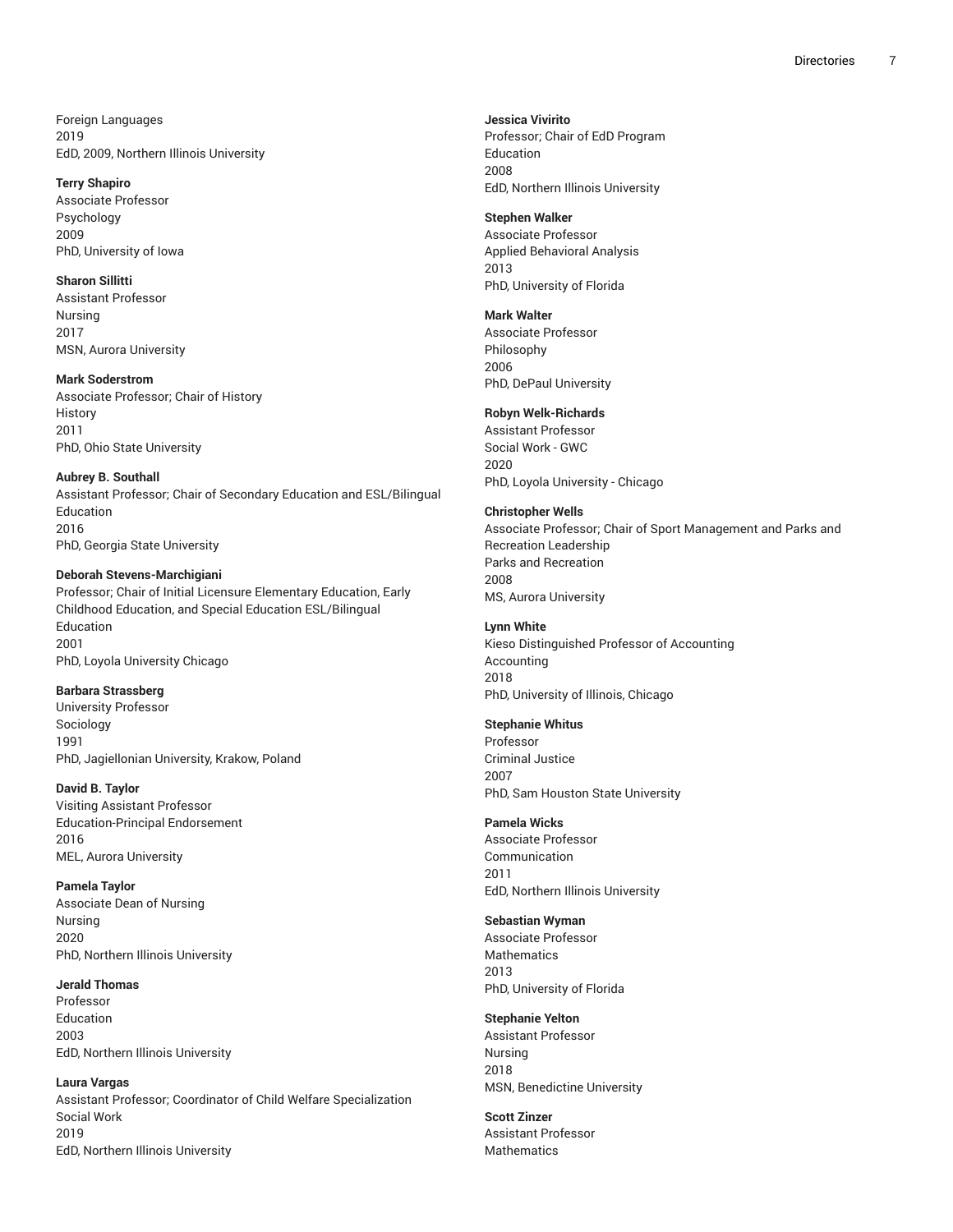2017 PhD, Arizona State University

# **Faculty/Dean Emeriti**

# **Sandra Alcorn**

Dean Emeritus - GWC; Dean of the School of Social Work and Professor of Social Work, 1986-2003 GWC 2003 PhD, University of Illinois at Chicago

# **Joan K. Arteberry**

Professor Emeritus of Nursing and Communication; Professor of Nursing and Communication, 1979-2002 Nursing and Communication 2002 PhD, University of Illinois at Urbana-Champaign

# **Rayonia A. Babel**

Associate Professor Emeritus, Phillips Library; Reference Librarian, Phillips Library, (Associate Professor), 1971-2000 University Library 2001 MA, Northern Illinois University

# **Ronald Banaszak**

Professor Emeritus of Education; Professor of Education, 2000-2013 Education

2013 PhD, Indiana University

# **Ronald G. Benson**

Dean Emeritus, John and Judy Dunham School of Business and Professional Studies; Dean, John and Judy Dunham School of Business and Professional Studies, Professor of Management, 1999-2001 John and Judy Dunham School of Business and Professional Studies 2001

PhD, University of Iowa

# **Roald O. Berg**

Associate Professor Emeritus; Associate Professor of Mathematics and Education, 1967-1999; Mathematics 1999 MEd, University of Florida

# **Henry Boer**

Professor Emeritus of Education; Professor of Education, 2001-2016; Education 2016 PhD, Southern Illinois University

# **Sara E. Bonkowski**

Professor Emeritus of Social Work; Professor of Social Work, 1986-2001 Social Work 2001 PhD, University of Illinois at Chicago

# **Deborah Brotcke**

Professor Emeritus of Education; Professor of Education, 1992-2016 Education 2016 EdD, Northern Illinois University

# **Raymond S. Christiansen**

Associate Professor Emeritus, University Library; Head of Media Services, Phillips Library; Associate Professor, 1977-2003 University Library 2003 MSEd, Northern Illinois University

# **Laurel Church**

Professor Emeritus of Communication; Poetry Artist in Residence, Professor of Communication, 1985-2003 Communication 2001 PhD, University of Illinois at Urbana-Champaign

# **Carol D. Crane**

Professor Emeritus of Biology; Associate Professor of Biology, 1968-1971, 1978-2006 Biology 2006 MA, University of North Carolina

# **Robert A. Dillon**

Professor Emeritus of Mathematics; Associate Professor of Mathematics, 1977-2006 **Mathematics** 2006 MA, Ball State University

# **Willam B. Duncan**

Senior Vice President Emeritus - GWC; Vice President and Chief Academic Officer – GWC; Assistant Professor of Recreation Administration, 1970-2011 GWC 2011 EdD, Northern Illinois University

# **Carol R. Dunn**

Vice President for Enrollment Emeritus; Vice President for Enrollment, 2000-2009; Director of Adult and Continuing Education, 1982-1985 Enrollment 2009 EdD, Northern Illinois University

# **Marvin Edwards**

Professor Emeritus of Education; Professor of Education, 2002-2017 Education 2017 EdD, Northern Illinois University

# **Joan Fee**

Professor Emeritus of Education; Professor of Education; Chair EdD Program, 2003-2016 Education 2016 PhD, University of Chicago

# **David Frost**

Professor Emeritus of Business; Associate Professor of Business, 2006-2016 Business 2016 MBA, Harvard University

# **Donald A. Fuller**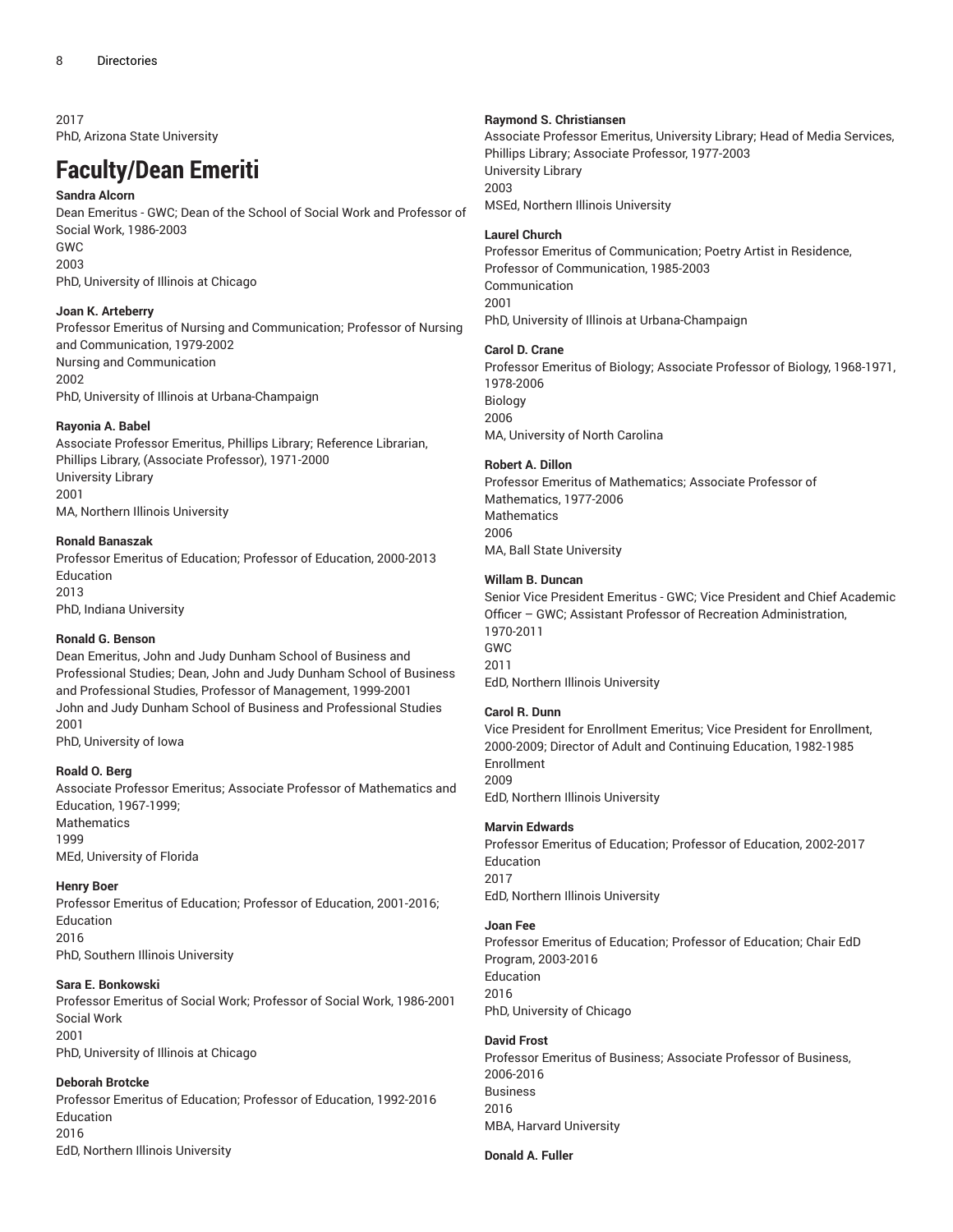Professor Emeritus of English; Professor of English, 1963-1999 English 1999 PhD, Northern Illinois University

#### **Mary Glenn**

Associate Professor Emeritus, School of Nursing; Associate Professor of Nursing, 1984-2004 Nursing 2004 PhD, University of Illinois at Chicago

#### **John Gudenas**

Professor Emeritus of Computer Science; Professor of Computer Science, 1991-2010 Computer Science 2010 PhD, Illinois Institute of Technology

#### **Crystal R. Janaskie**

Professor Emerita of Economics and Business; Assistant Dean, Director of Academic Advisement and Associate Professor of Economics and Business, 1959-1977 Economics and Business 1977 MBA, University of Chicago

# **Gary D. Jewel**

Dean Emeritus, College of Education; Director, Graduate Programs, 1994-1996; Dean, College of Education 1996-2003; Executive Director, Institute for Collaboration, 2003-2005; Part-Time Instructor, 2005-2012 Education 2012

MS, Illinois State University

# **Christina Krause**

Associate Professor Emeritus of Psychology; Associate Professor of Psychology, 1996-2016 Psychology 2016 PhD, Northern Illinois University

# **Steven R. Lay**

Professor Emeritus of Mathematics; Professor of Mathematics, 1971-1990 **Mathematics** 1990 PhD, University of California-Los Angeles

# **J. Kenneth Leask**

Professor Emeritus of Psychology; Professor of Psychology, 1966-2001 Psychology 2001 EdD, Northern Illinois University

# **Maryanne Locklin**

Associate Professor and Director Emeritus, School of Nursing; Director, School of Nursing; Associate Professor of Nursing, 1995-2006 Nursing 2006 DNS, Rush University

#### **Barbara Lockwood**

Associate Professor Emeritus of Nursing; Associate Professor of Nursing, 2003-2016 Nursing 2016 PhD, University of Illinois at Chicago

#### **Stephen P. Lowery**

Professor Emeritus of Art; Professor of Art, 1986-2013 Art 2013 MFA, Tulane University

#### **John J. Melles**

Professor Emeritus of Physics; Professor of Physics and Engineering Science, 1974-2006 Physics 2006 PhD, University of Missouri

#### **Mary A. Harper Miller**

Dean Emeritus, School of Nursing; Dean, School of Nursing; Professor of Nursing, 1996-2001 Nursing 2001 PhD, University of Colorado

#### **John Morrison**

Professor Emeritus of Social Work; Professor of Social Work, 1987-2008 Social Work 2008 DSW, Hunter College, City University of New York

#### **Carolyn Mull**

Professor Emeritus of Nursing; Professor of Nursing, 1987-2003 Nursing 2003 PhD, University of Illinois at Chicago

#### **Kay Nelson**

Associate Professor Emeritus of English; Associate Professor of English and Communication, 1991-2003 English 2003 PhD, University of Chicago

# **Linda Olbinski**

Dean Emeritus - GWC; Dean, School of Professional Studies - GWC, 2002-2010; Director of Continuing Education, 2010-2012 GWC 2012 PhD, Marquette University

# **Kenneth A. Olenik**

Professor Emeritus of Sociology; Associate Professor of Sociology, 1966-1996 Sociology 1996 MDiv, Trinity Evangelical Divinity School

# **Susan L. Palmer**

Professor Emeritus of History; Professor of History; Curator of Jenks Collection, 1973-2010 **History** 2010